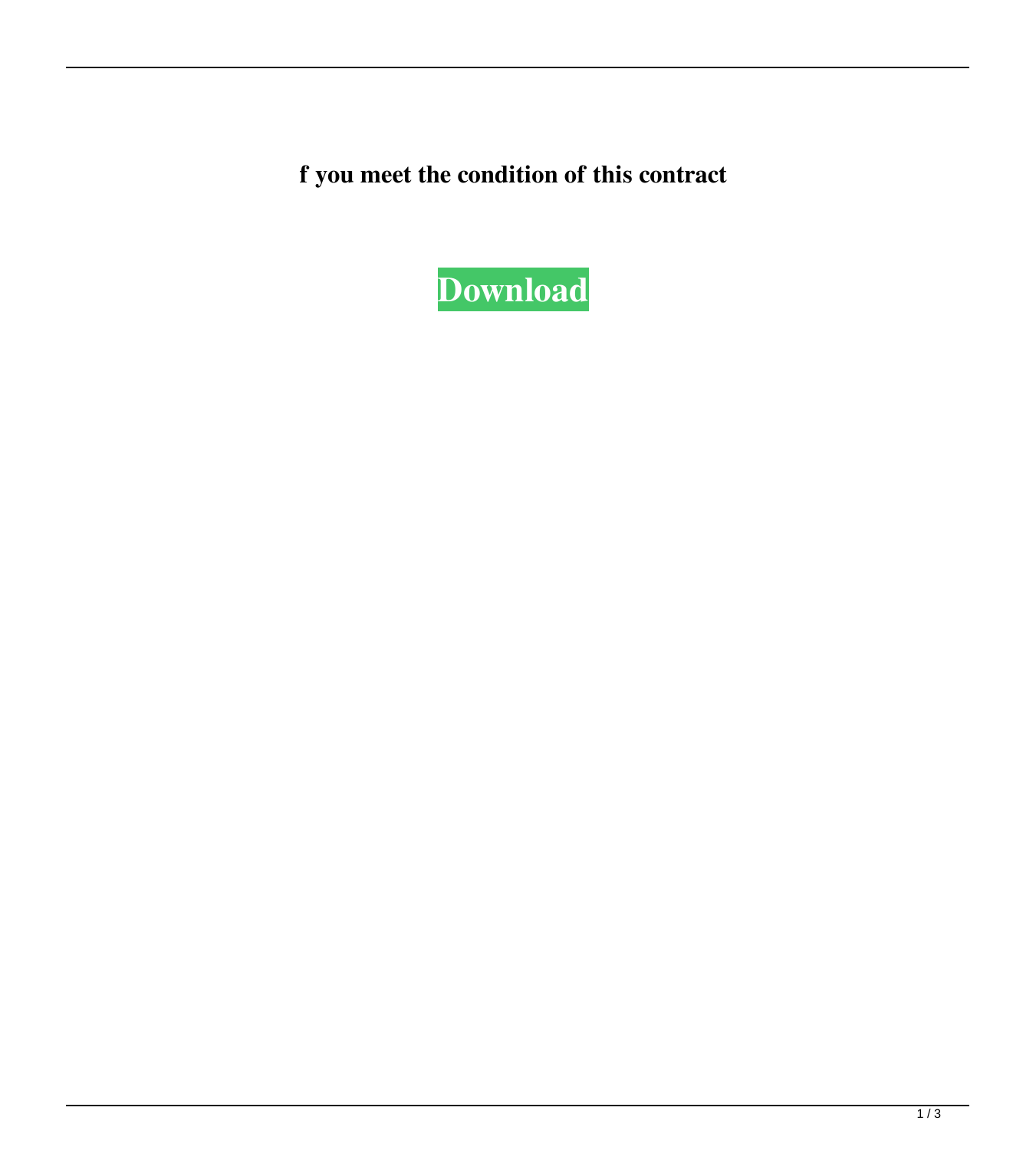Developed for: m40,3,20,25 CCE. "These are exactly the 5 minutes I've been waiting for!" ArredoCAD - 9 is a helpful and efficient design tool, perfect for architects, interior designers, and corporate visualizers. ArredoCAD – 9 is a free interior design tool that allows you to create 3D interior designs quickly and easily in just a few minutes. ArredoCAD - 9 - Combining the power of an advanced interior designer's tool with the speed and simplicity of a drafting tool, with no unnecessary complexity. Designer's best-kept secret! Dinamica's latest release, ArredoCAD - 9, combines a powerful and efficient design tool with the minimalism and simplicity of a drafting tool, to deliver a uniquely simple and efficient design solution. ArredoCAD 9 - perfect for architects, interior designers, and corporate visualizers. CropedCAD. With our new release ArredoCAD - 9 we make it easier than ever to design real estate projects. You can now generate fully 3D views and export them in a single click. Pros: create different projections of the project, export it in different formats, navigate the project, create sections and detailed views with the click of a button. CREDITS More information: ➡️ For more information on the Virtual Tour Designer extension, please visit What is ArredoCAD? Interior design 3D rendering software. ArredoCAD Interior design, interior render, interior plan, plan 3D, 3d interior planning software, ArredoCAD Interior design in just 5 minutes! To learn more about ArredoCAD, please visit: If you are an existing user and you are interested in downloading the latest version of ArredoCAD, please visit: You can download ArredoCAD 9 for free from the following link: Your 3D designers are already familiar with ArredoCAD-3D, the industry-standard solution for interior design and rendering. ArredoCAD is the most advanced 3D renderer available, it is a powerful and flexible solution